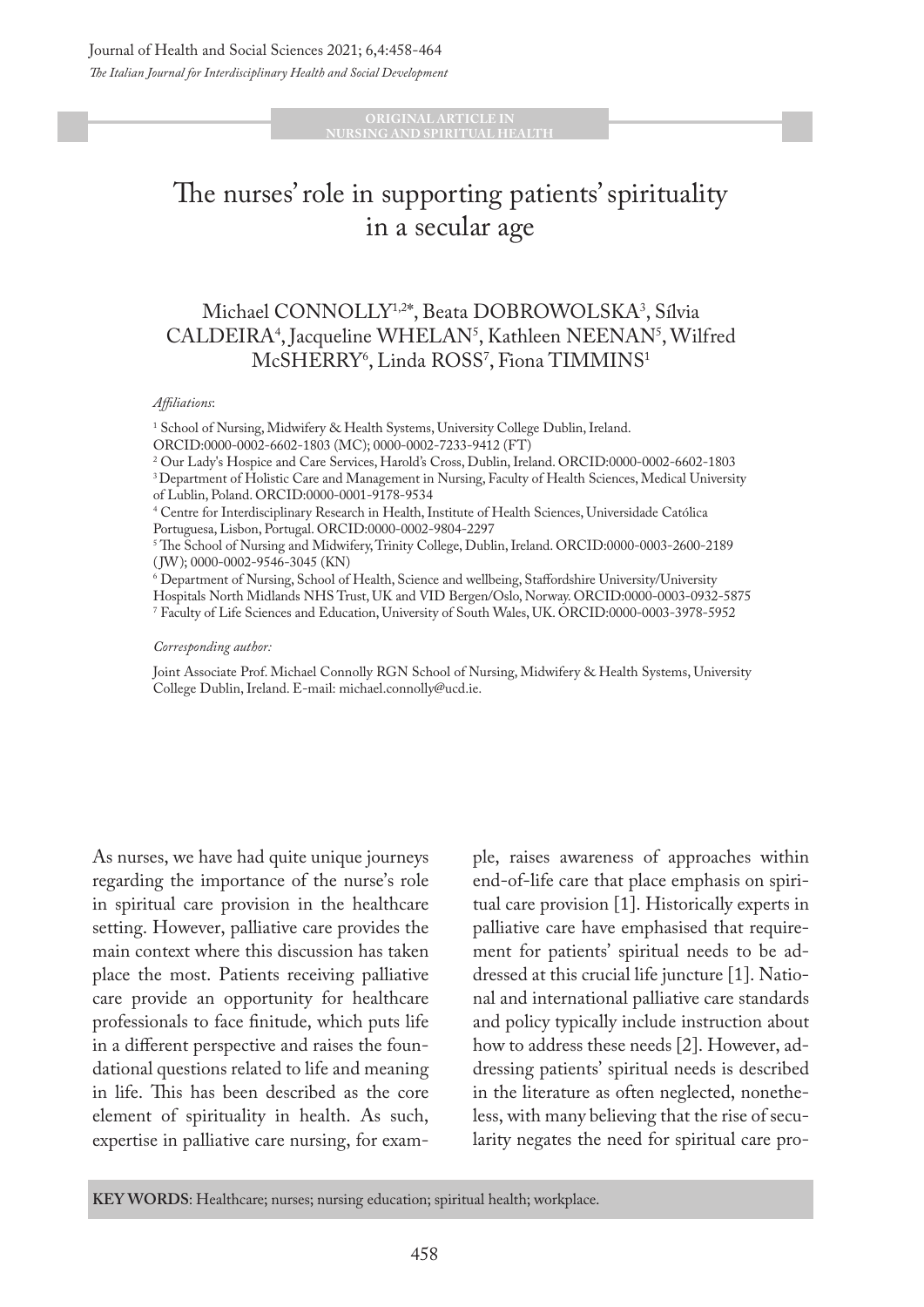vision within healthcare. When teaching nursing students about spirituality within healthcare, for example, we noticed that they lacked a sensitivity to its importance with many believing it was outdated [3]. Considering the whole person care concept and practice, it is clear, that nurses need to understand how to recognise patient's spiritual needs and how to support such needs through appropriate referral and intervention [4, 5] at end of life and across the lifespan and spectrum of health care presentations. However, the preparation of nurses in the scope of spiritual nursing care is often sparse [6]. This topic competes for precious time within an ever-burgeoning curriculum and is often not prioritised, or clearly delineated in nurses' mandatory standards or educational requirements [7, 8]. For example in Poland, the competence to provide spiritual nursing care is covered in national standards for nursing education under the umbrella of competences to provide holistic nursing care and to respect the patients' rights, with inclusion of the right to pastoral care [9]. This leaves the subject receiving little attention, except in specialist areas of post graduate education such as palliative care. However, the challenge for nurses in this field is growing. Secularity increasingly means that people confront their spiritual beliefs within the hospital setting, when faced with a crisis, death, aging or life changing event, and it is often only then that deep seated beliefs begin to rise, and the existential crisis occurs [10]. This is challenging for the nurse as it causes confusion and conflict for patients' and families, many of whom are not aware of the best approach for spiritual care, given firmly held secular beliefs or lapses in the practice or belief in faith traditions [10]. This is especially so as spirituality is often conflated with religion. However, it is a broader holistic concept that transcends religion. Spirituality is concerned with how a person finds meaning, purpose and connection in life [11]. For some this involves subscribing to a religion, or a set of religious beliefs and values, while for others these beliefs and values are spiritual but not religious

[11]. Spirituality may be distinguished from religion, but for some spirituality may involve mainstream or personalised/adapted religious beliefs and practices. At the same time people are increasingly becoming what Pesut [12] termed 'fusers', in other words picking selective religious or spiritual practices depending on their needs at that time. As such, being religious and/or spiritual (or neither) is not a fixed identity [13] or necessarily consistent over time. However, this conflation of spirituality with religion is problematic. In Poland for example for spirituality the Polish word 'duchowość' is used, which has a religious - christian root [14]. Therefore, in simple connotation, when considering spiritual nursing care, religious practices are mostly discussed. However, this is changing and more complex definitions of spirituality are being taken into account in the healthcare setting. For example the Polish Society for Spiritual Care in Medicine now defines spirituality as a dimension of human life which is a reference to transcendence and other existentially important values [15]. This perspective may help to develop more specific competencies which nurses can develop during their undergraduate and postgraduate education. Nurses in practice encounter people at crucial times in their life journey (such as birth and death) [16] that are historically associated with religious traditions. However, in an increasingly secular age, there is often confusion about how best to address arising needs. The Healthcare Chaplain is often seen as the skilled navigator in this field [12]. The Healthcare Chaplain as a specialist in spiritual care provision, can enable spiritual care provision, at end of life for example, even in the context of complex spiritual and faith beliefs [17, 18]. Considering this fact, nurses need to be aware of the Healthcare Chaplain as an important resource and to be responsive to complex multi-faith and non-faith spiritual needs [19]. Increased population mobility means that many contemporary societies are increasingly multicultural resulting in diverse spiritual and religious needs [20, 17]. The result is that many nurses feel ill-equip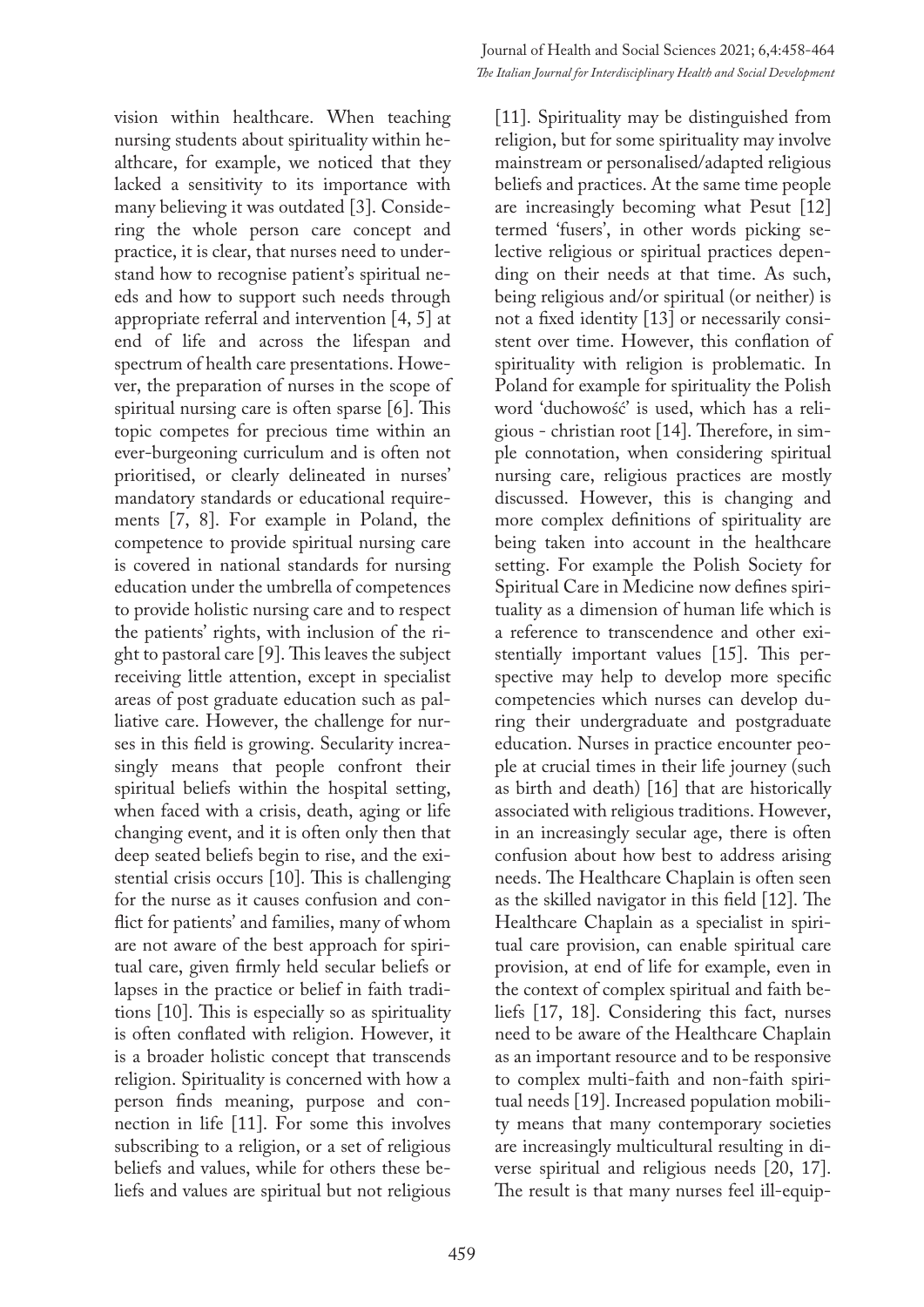ped to deal with patients' spiritual needs in practice, even though, they evidently recognise such needs, and try their best to provide spiritual care [21]. Lack of knowledge and variances in the nurse's role in providing spiritual care, needs to be addressed to ensure that nurses have adequate knowledge, skills and attitudes, competencies, to assist patients with spiritual needs [6]. There needs to be a greater national and European leadership role in this specific area [22]. One example of leadership activity in this field is the recent four standardised European competencies, which were developed for nurses and midwives and launched in 2019 at the conclusion of a European Erasmus funded project [23, 24]. These competencies require nurses firstly to be aware of intrapersonal spirituality (an awareness of the importance of spirituality on health and well-being). Interpersonal spirituality is also required (engaging with a person's spirituality and acknowledging individual, cultural world views and practices). Nurses are also expected to be competent in spiritual care assessment and planning to assess patients' spiritual needs in addition to spiritual care intervention and evaluation (in order to be positioned to respond to spiritual needs, providing resources within a caring, compassionate relationship) [23, 24]. While these competencies are new in terms of their presentation to both nursing and midwifery populations, it is hoped that they will be integrated across all healthcare settings in Europe and beyond to strengthen and guide essential spiritual care. These four competencies will help to guide nurses in all healthcare settings including acute hospital care enabling them how best to provide patients with spiritual care. Spiritual care intervention, which ultimately may be the most important of EPICC competencies, involves the nurse or midwife responding firstly with compassion [25]. The nurse also needs to consider the patient's beliefs and values and offer relevant care to create a stronger connection between the patient and nurse. Spiritual care can also involve the provision of or access to religious support [25]. However, while there are international

and European guidelines that support the provision of spiritual care to patients, inconsistencies and absent guidelines for the provision of spiritual care at a national level in each European country, means that spiritual care provision, as a component of holistic nursing care, remains invisible in many cases [26]. For example, there are no national nursing standards or position statements for spiritual care in nursing prepared by professional nursing bodies in Poland, which results in a variety of actions undertaken by nurses at the bedside mostly provided intuitively without systematic assessment of patients' spiritual needs and professional response to what was diagnosed in this assessment [27]. Standards and Requirements for undergraduate and postgraduate education in the Republic of Ireland (ROI) [7] provide little specific direction in relation to spiritual care provision to patients. Similarly, in the United Kingdom there is no explicit reference to the word spiritual in the Nursing and Midwifery Council Code [28] detailing expectations and standards for professional practice. These issues surrounding a lack of standardisation and across countries with regards to spiritual care are addressed in detail by Ross et al [29]. Standardized approaches to care in this area need to be developed, supported by relevant policy guidelines as well as educational interventions. Seeking to uncover and understand this area and the nurse's role in it, in an increasingly secular society is vital. The current lack of knowledge and confidence that may exist in the nursing discipline may hamper nurse's attempts in this domain. Now that the profession has clear guidance and definitions of spirituality as proposed by the EPICC project [23], we are in a good position to move forward. However, education in relation to spirituality, religion, spiritual care, and spiritual assessment are also required [30-32]. One important emerging tool for nurses, is the brief screening tool developed by Ross and McSherry [33]. This practical two question model, termed '2Q-SAM' encourages patients to express their spiritual needs without being subjected to a broad range of que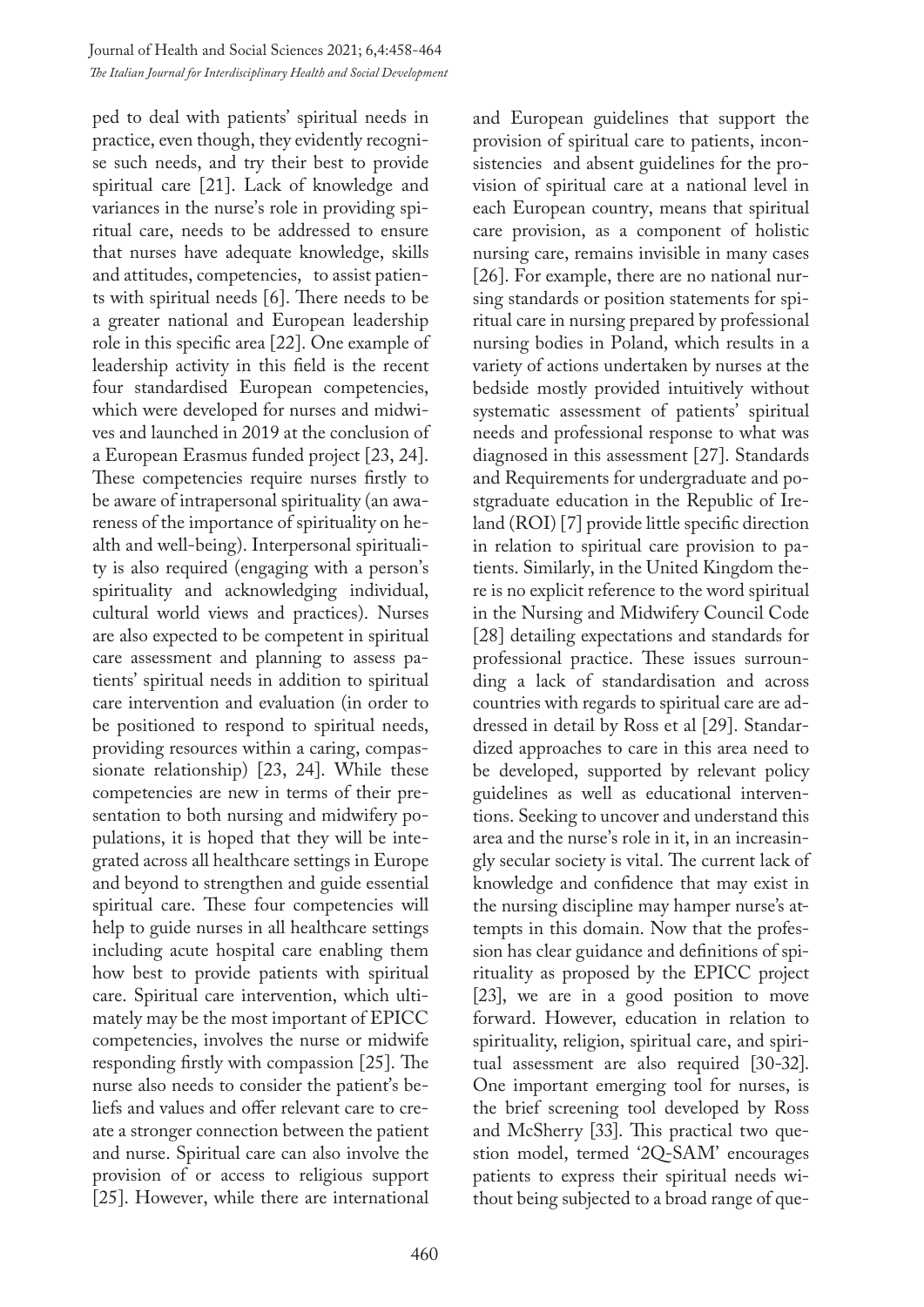stions that they may find taxing. These questions are: What's most important to you now? and How can we help? There is a great need for health care professionals to know and understand spiritual assessment methods which demands an individualised person centred approach that is practical, in keeping with time available, patient friendly and aligned to context to respect the patients belief system and to negotiate relational caring with patients as a means of advancing spiritual care interventions. One first step in this direction is the recent Erasmus Plus Project "From Cure to Care. Digital Education and Spiritual Assistance in Healthcare" [34]. This project seeks to address the requirement for nurses to receive education in spiritual care provision to address diverse human needs that arise, often as an existential crisis, in healthcare. In order to inform nursing curricula further, and in keeping with best practice [30]. This Erasmus Plus project builds on the EPICC project by developing an E-Learning programme that will be piloted within the delivery of the project to support the development of two key sets of competencies that are often absent from the nursing curricula: digital competencies, and religious-spiritual competencies within a multicultural perspective [35]. In addition to building on international spiritual care competencies [23], this project will develop open online resources that will help nurses to support patients' religwious and spiritual needs of patients in contemporary multicultural societies [35]. The nursing profession recognizes its role in the provision of spiritual care to patients in conjunction with the Healthcare Chaplain, as the nurse constitutes a key person in the healthcare setting in relation to spiritual care provision. Nurses overall are positively disposed towards the provision of spiritual care and recognize that patients have distinct spiritual needs. The current level of spiritual care provision by nurses is unknown. Larger studies reveal that most nurses engage in spiritual care [31, 36, 37] however this is largely based on experience rather than education and training. Much spiritual intervention is undocumented, with many nurses not taking account of peoples' spiritual needs within their care. However, there is a need to move beyond theoretical abstraction in spirituality to practical application and integration at all levels of healthcare [38, 39]. These two important Erasmus Plus projects are providing the profession with sound advice and evidence to support the integration of spiritual care across all healthcare settings. With confidence and optimism we look forward to the times ahead where there will be greater understanding and adoption of all the competencies required by nurses to provide spiritual care. These competencies will result in greater awareness of the need to provide spiritual care and greater access to educational resources that support spiritual care delivery by nurses in often diverse and challenging healthcare settings.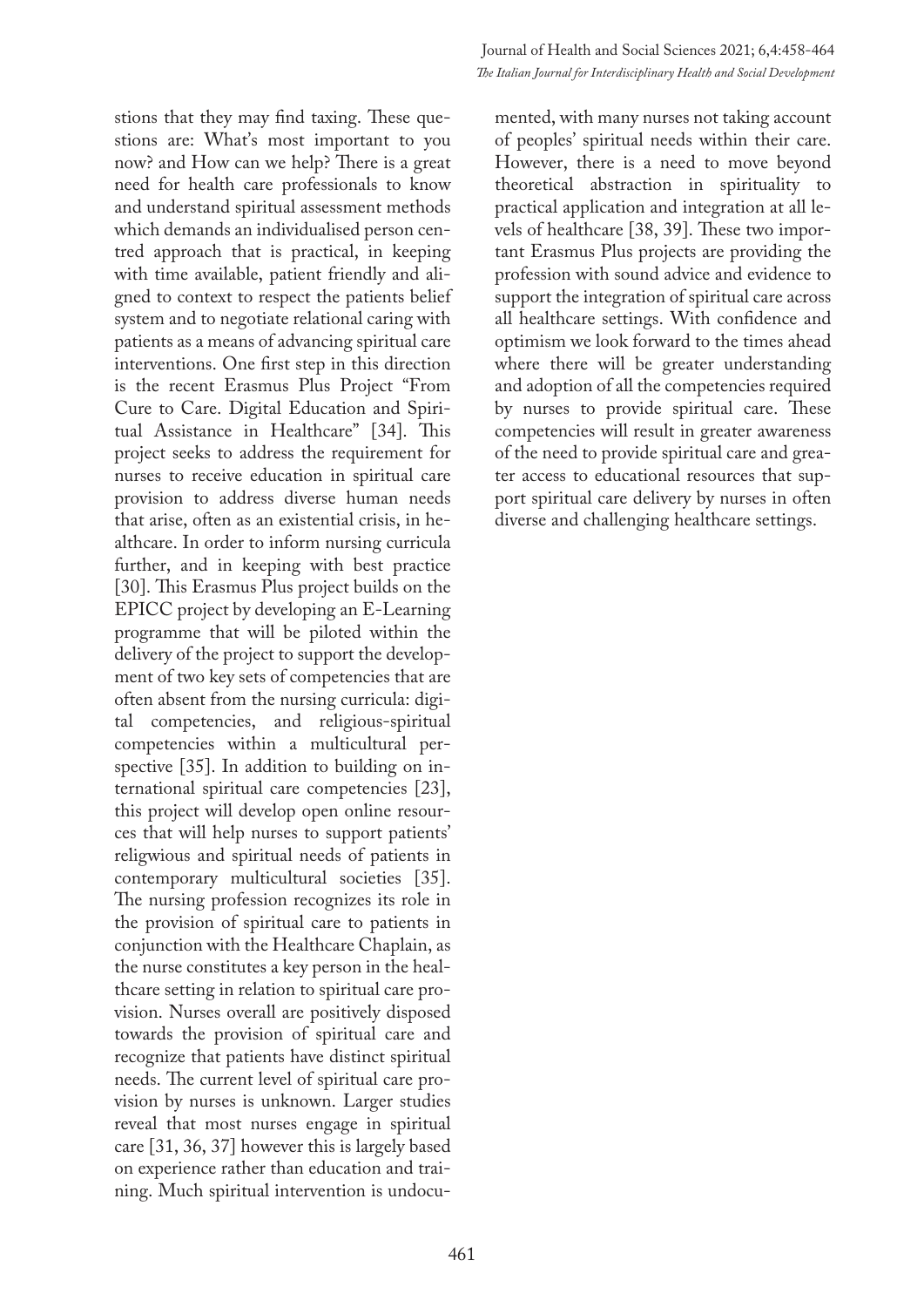Journal of Health and Social Sciences 2021; 6,4:458-464

*The Italian Journal for Interdisciplinary Health and Social Development*

**Competing interests** - none declared.

Copyright © 2021 Michael Connolly et al. Edizioni FS Publishers

This is an open access article distributed under the Creative Commons Attribution (CC BY 4.0) License, which permits unrestricted use, distribution, and reproduction in any medium, provided the original work is properly cited. See http:www.creativecommons.org/licenses/by/4.0/.

**Cite this article as:** Connolly M, Dobrowolska B, Caldeira S, Whelan J, Neenan K, McSherry W, Ross L, Timmins F. The nurses' role in supporting patients' spirituality in a secular age. J Health Soc Sci. 2021;6(4): 458-464

### DOI: 10.19204/2021/thnr2

**Author Contributions**: All the authors have equally contributed to this work.

Received: 22/12/2021 Accepted: 30/12/2021 Published Online: 30/12/2021

## **References**

- 1. Piderman KM, Johnson ME, Frost MH, Atherton PJ, Satele DV, Clark MM, et al. Spiritual quality of life in advanced cancer patients receiving radiation therapy. Psychooncology. 2014;23(2):216–221. doi: 10.1002/pon.3390.
- 2. Hse.ie [Internet]. Ryan K, Connolly M, Charnley K, Ainscough A, Crinion J, Hayden C, et al. Palliative Care Competence Framework. 2014 [cited 2021 Dec 6]. Available from: https://www.hse.ie/eng/ services/publications/clinical-strategy-and-programmes/palliative-care-framework-document.pdf?fbclid=IwAR1WqKunsppXUNb9DPi-BUbWWJ21bgcreqpnwAPnqfUGVouieWUzHJ4to64.
- 3. Mooney B. Timmins F. Spirituality as a Universal Concept: Student Experience of Learning about Spirituality Through the Medium of Art. Nurse Educ Pract. 2007;7(5):275–284. doi: 10.1016/j. nepr.2006.09.001.
- 4. Timmins F, Caldeira S. Understanding Spirituality and Spiritual Care in Nursing. Nurs Stand. 2017;31(22):50–57. doi: 10.7748/ns.2017.e10311.
- 5. Timmins F, Caldeira S. Assessing the Spiritual Needs of Patients. Nurs Stand. 2017;31(29):47–53. doi: 10.7748/ns.2017.e10312.
- 6. Rykkje L, Søvik MB, Ross L, McSherry W, Cone P, Giske T. Educational interventions and strategies for spiritual care in nursing and healthcare students and staff: A scoping review. J Clin Nurs. 2021;Oct 6: doi: 10.1111/jocn.16067. Epub ahead of print.
- 7. Timmins F, Whelan J. Enhancing Nurses and Midwives Competence in Providing Spiritual Care through Innovative Education and Compassionate Care: Implementation of spiritual care education standard. EPICC Teaching & Learning Event 2; 2018 Sept 24-28; University of Malta, Malta.
- 8. Whelan J. Teaching and Learning about Spirituality in Healthcare Practice Settings. In Timmins F, Caldeira S. Spirituality in Healthcare: Perspectives for Innovative Practice. Switzerland: Springer Nature. 2019. p.165-192.
- 9. Polish National Standards: Regulation of the Minister of Science and Higher Education on training standards for the profession of a doctor, dentist, pharmacist, nurse, midwife, laboratory diagnostician, physio-therapist and paramedic. Journal Laws. 2019:1573.
- 10. Nolan S, Palliative case studies. In Fitchett G, Nolan S. Spiritual Care in Practice. Case Studies in Healthcare Chaplaincy. London: Jessica Kingsley; 2015. p.195-200.
- 11. Weathers E, McCarthy G, Coffey A. A concept analysis of spirituality: An evolutionary approach. Nurs Forum. 2016;51(2):79–96. doi: 10.1111/nuf.12128.
- 12. Pesut B, Reimer-Kirkham S, Sawatzky R, Woodland G, Peverall P. Hospitable hospitals in a diverse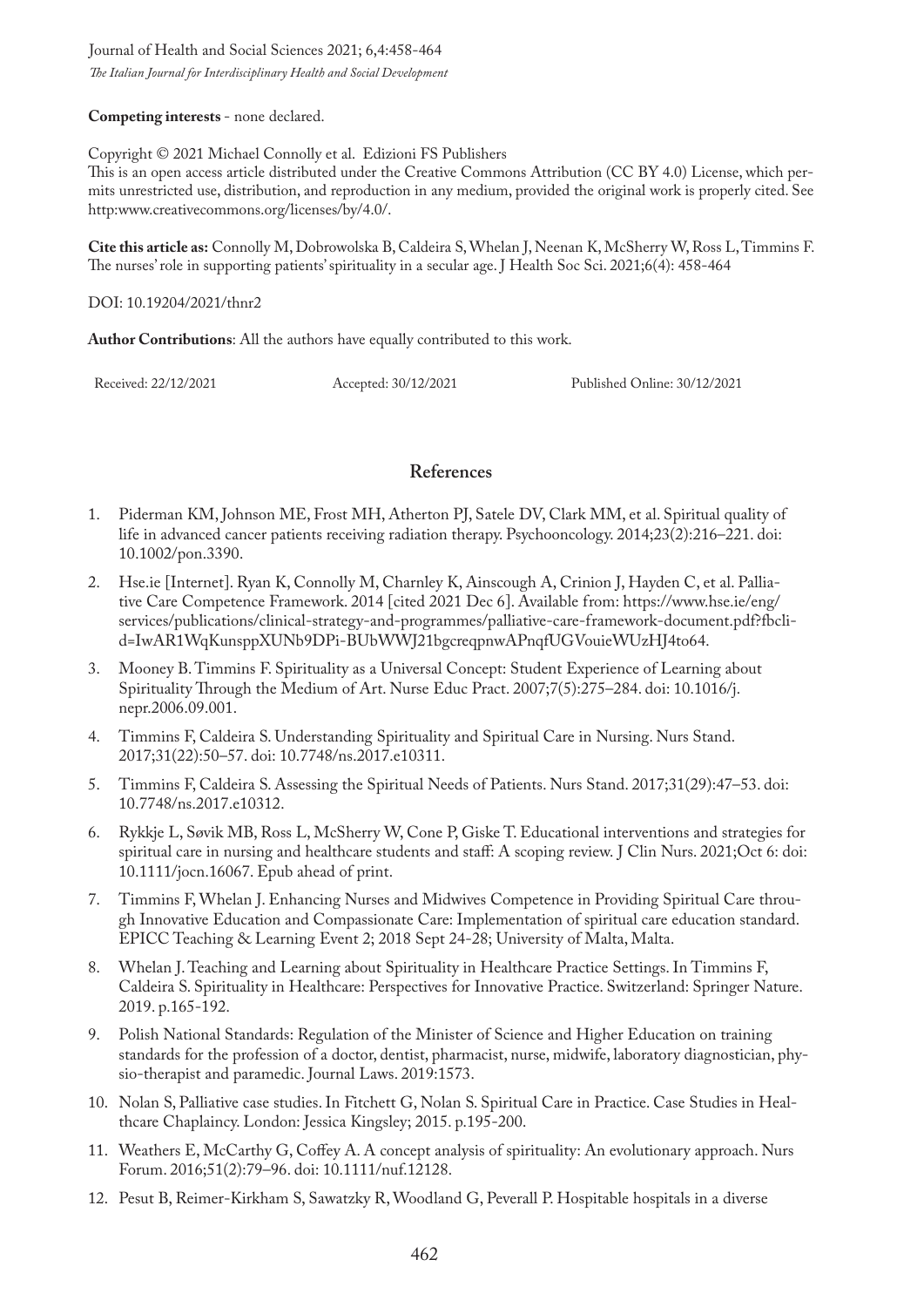society: From chaplains to spiritual care providers. J Relig Health. 2012;51(3):825–836. doi: 10.1007/ s10943-010-9392-1.

- 13. Psaila C. Mental health practitioners' understanding and experience of religion and spirituality: Implications for practice. J Study Spiritual. 2014;4(2):189–203. doi: 10.1179/2044024314Z.00000000032.
- 14. Motak D. Religion religiosity spirituality. Changes in the Phenomenon and evolution of the concept. Studia Religilogica. 2010;43:201-2018.
- 15. Ptodm.org.pl [Internet]. Polish Society for Spiritual Care in Medicine. 2021 [cited 2021 Dec 6] Available from: https://ptodm.org.pl/.
- 16. McSherry W, Ross L, Attard J, van Leeuwen R, Giske T, Kleiven T, et al. Preparing undergraduate nurses and midwives for spiritual care: Some developments in European education over the last decade. J Study Spiritual. 2020;10(1):55–71. doi: 10.1080/20440243.2020.1726053.
- 17. Brady V, Timmins F, Caldeira S, Naughton MT, McCarthy A, Pesut B. Supporting diversity in person-centred care: The role of healthcare chaplains. Nurs Ethics. 2021;28(6):935–950. doi: 10.1177/0969733020981746.
- 18. Weyls RC. Tell her it's OK to release her spirit. In Fitchett G, Nolan S. Spiritual Care in Practice. Case Studies in Healthcare Chaplaincy. London: Jessica Kingsley. 2015. p. 242-262.
- 19. Timmins F, Caldeira S, Murphy M, Pujol N, Sheaf G, Weathers E, et al. The role of the healthcare chaplain: A literature review. Journal Health Care Chaplaincy. 2018;24(3):87–106. doi: 10.1080/08854726.2017.1338048.
- 20. Niu Y, McSherry W, Partridge M. Spirituality and spiritual care among ethnic Chinese residing in England: Implications for nursing. Religions. 2021;12(10):887. doi: 10.3390/rel12100887.
- 21. Ross L, McSherry W, Giske T, van Leeuwen R, Schep-Akkerman A, Koslander T, et al. Nursing and midwifery students' perceptions of spirituality, spiritual care, and spiritual care competency: A prospective, longitudinal, correlational European study. Nurse Educ Today. 2018;Aug 67:64–71. doi: 10.1016/j. nedt.2018.05.002.
- 22. Jenkins ML, Wikoff K, Amankwaa L, Trent B. Nursing the Spirit. Nurs Manage. 2009;40(8):29–36. doi: 10.1097/01.NUMA.0000359206.44705.b6.
- 23. Blog.staffs.ac.uk [Internet]. Enhancing Nurses and Midwives' Competence in Providing Spiritual Care through Innovation, Education and Compassionate Care. 2021 [cited 2021 Dec 5]. Available from: http:// blogs.staffs.ac.uk/epicc/.
- 24. van Leeuwen R, Attard J, Ross L, Boughey A, Giske T, Kleiven T, et al. The development of a consensus-based spiritual care education standard for undergraduate nursing and midwifery students: An educational mixed methods study. J Adv Nurs. 2021;77(2):973–986. doi: 10.1111/jan.14613.
- 25. Giske T, Damsma-Bakker A, Caldeira S, González Romero GM, de Abreu WC, Timmins F. Spiritual Care, Intervention and Evaluation. In: McSherry W, Boughey A. Attard J. Enhancing Nurses' and Midwives' Competence in Providing Spiritual Care: Through Innovative Education and Compassionate Care. Paris: Springer Nature, 2021. p.131-149.
- 26. Mlinar Reljić N, Fekonja Z, Kmetec S, McSherry W, Kores Plesničar B, Pajnkihar M. Family members' experiences with the spiritual care of older people living with dementia in nursing homes: A phenomenological hermeneutical study. Nurs Open. 2021;8(6):2932–2941. doi: 10.1002/nop2.1001.
- 27. Dobrowolska B. Enhancing Nurses and Midwives Competence in Providing Spiritual Care through Innovative Education and Compassionate Care: Implementation of spiritual care education standard. EPICC Teaching & Learning Event 2; 2018 Sept 24-28; Malta: University of Malta; 2018.
- 28. Nmc.org.uk [Internet]. The Code. Professional standards of practice and behaviour for nurses, midwives and nursing associates. 2018 [cited 2021 Dec 7]. Available from: https://www.nmc.org.uk/globalassets/ sitedocuments/nmc-publications/nmc-code.pdf.
- 29. Ross L, Holt J, Kuven BM, Ørskov B, Piret P. Educational Context, Evidence and Exploration of Professional Fields of Nursing and Midwifery. In McSherry W, Boughey A, Attard J. Enhancing Nurses' and